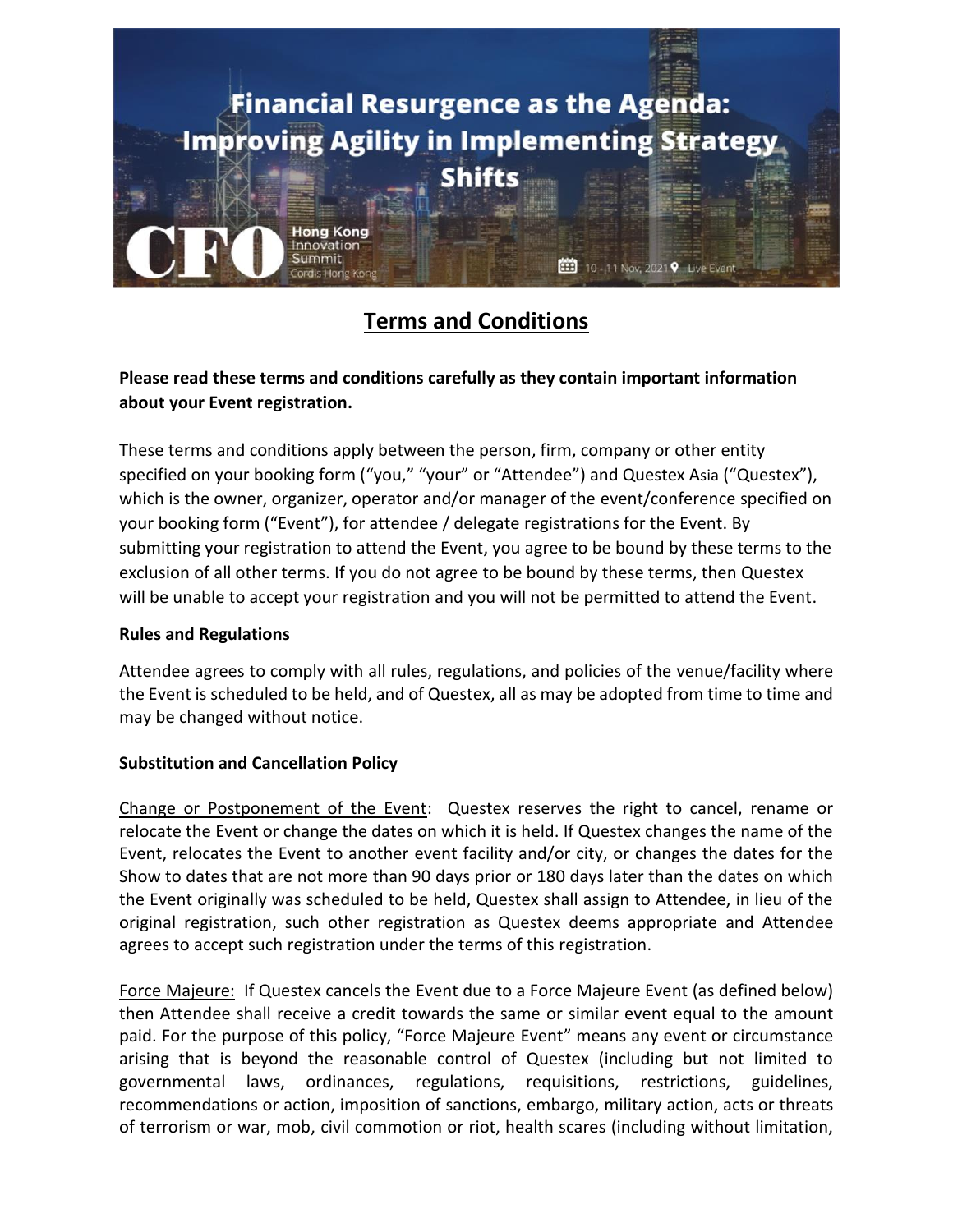epidemic and pandemic (e.g., COVID-19), whether or not new, ongoing or recurring), fire, acts of God, flood, drought, earthquake, severe weather, disaster, disruption to transportation, third party contractor/supplier failure, venue damage or cancellation, industrial dispute, strikes, labor disputes, interruption/failure of utility service, lack of commodities or supplies, accidents, nuclear, chemical or biological contamination, speaker or participant cancellation or withdrawal, or any other comparable calamity or casualty).

### Cancellation of Event:

Without limiting the generality of the foregoing, Questex may (at its sole discretion) change the format (including, without limitation, from a physical in-person Event to a virtual Event and vice versa), speakers, participants, content, venue location and program or any other aspect of the Event at any time and for any reason, whether or not due to a Force Majeure Event, in each case without liability.

Substitute Registrations: Substitutions with employees from your organization are welcome at any time but in all other respects delegate / attendee registrations are issued for your personal use only and cannot be shared with any other person during the Event. You may not purchase registrations as agent for any third party, sell or otherwise transfer your registration to others, or exploit the registration commercially or non-commercially in any way. All substitutions must be submitted in writing and approved by Questex.

### **Event Specific Terms**

Questex may (at its sole discretion) refuse access to, or eject / block from the Event, any person in its absolute discretion, including (without limitation) any person who fails to comply with these terms and conditions or who in the opinion of Questex represents a security risk, nuisance or annoyance to the running of the Event. You agree to comply with all reasonable instructions issued by Questex or the venue owners or operators at the Event.

## **Photography and Recording at Events**

All unauthorized photography and/or the recording or transmitting of audio or visual material, data or information is expressly prohibited. You consent to Questex undertaking multimedia recording of the Event which may include your participation in the Event as a delegate or attendee (the "Content") and you consent to the use by Questex of any such recording anywhere in the world for promotional, marketing and other purposes. You acknowledge and agree that Questex is the exclusive owner of all rights in the Content and hereby waive any and all: (a) rights in and to such Content, and (b) claims that you may have relating to or arising from the Content or its use. Without limiting the foregoing, you acknowledge and agree to the use of your contact information to receive messages about offerings by Questex, its brands, affiliates and/or third-party partners, consistent with Questex's privacy policy in effect at the time of this registration and which can be accessed by the following link: [https://questex.com/privacy-policy/.](https://questex.com/privacy-policy/)

#### **Minimum Age Requirement**

All attendees must be at least 21 years of age to register and attend the Event. Registration of children/minors under the age of 21 for show badges is against Event policy. Under no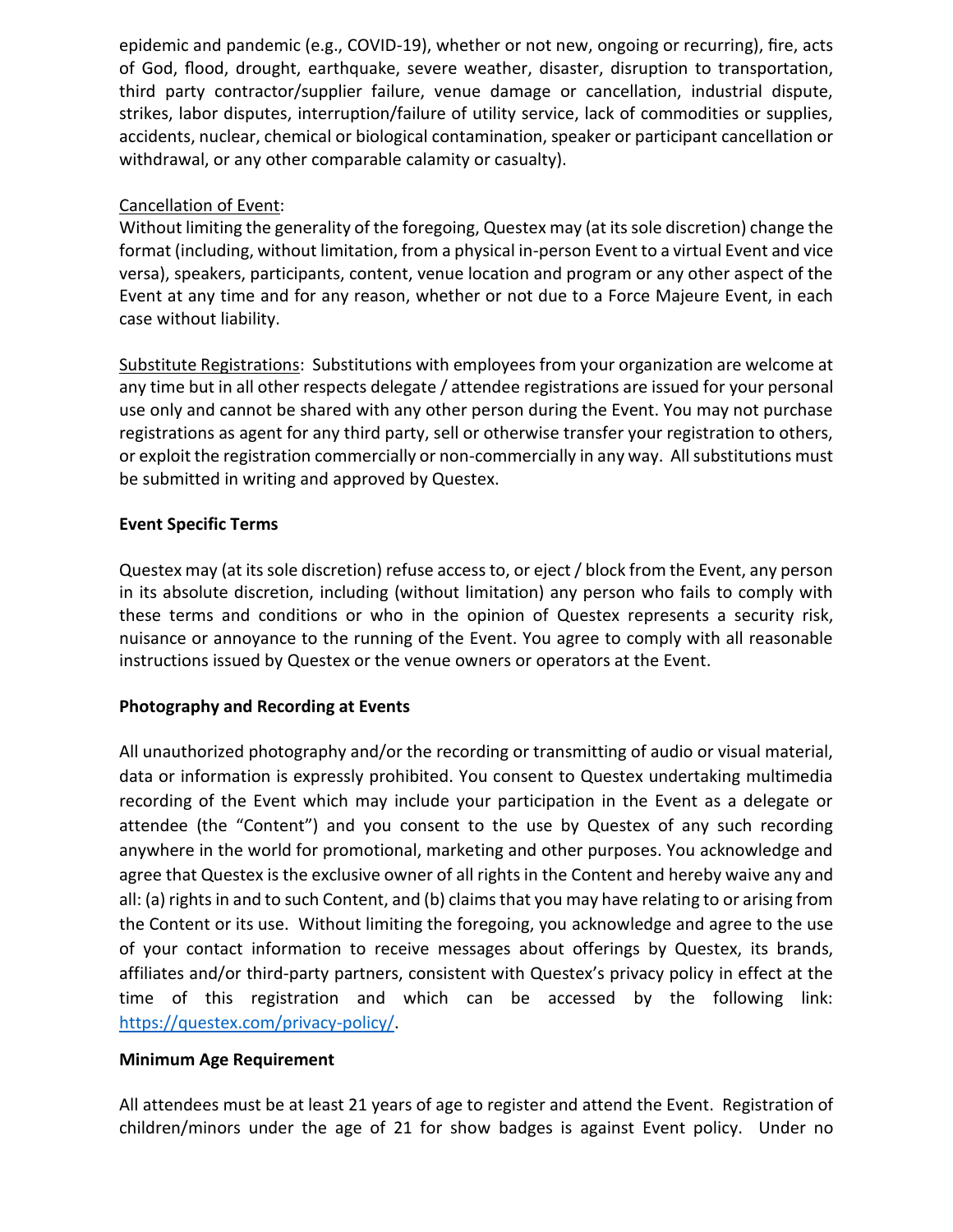circumstances will anyone under the age of 21 be admitted to the Event, even if accompanied by a parent. Valid identification is required at all times, will be checked and must match name on badge for admittance to all show and sponsored events.

### **Attendee Dress Code**

Required dress code is professional/casual business attire.

## **Safety on Site**

- Mandatory for ALL attendees to scan the QR code with their LeaveHomeSafe app for contact tracing.
- Masks are mandatory to be worn by ALL attendees at ALL times except when eating and drinking.
- We would like all attendees to be either fully vaccinated or have at least one shot. Please let us know your vaccination status.
- Mandatory temperature screening on arrival at entrances.
- Attendees to always maintain maximum 12 persons in a group with 1.5 meters apart per group size.
- Practice frequent handwashing with soap and water. Availability of hand sanitizers will be placed in key areas.
- Observe basic respiratory hygiene and cough etiquette.
- Should you feel unwell or experience any physical discomfort, please contact any of our Questex staff on-site.

## **Other Policies**

- All seminars and Event activities are available on a first-come, first-served basis.
- Any workshops, tours, seminars, conference sessions or activities associated with the official event are subject to change and may require minimum registrations to operate. Should an activity be cancelled due to lack of minimum registration requirements, appropriate refunds will be made.
- You are required to present appropriate required credentials, which may include but is not limited to a show badge, for admittance to the Event.

*\*I have read and agreed to comply with the stated T & Cs to attend the CFO Innovation Hong Kong Summit event.*

| Signature: |  |
|------------|--|
| Name:      |  |
| Date:      |  |